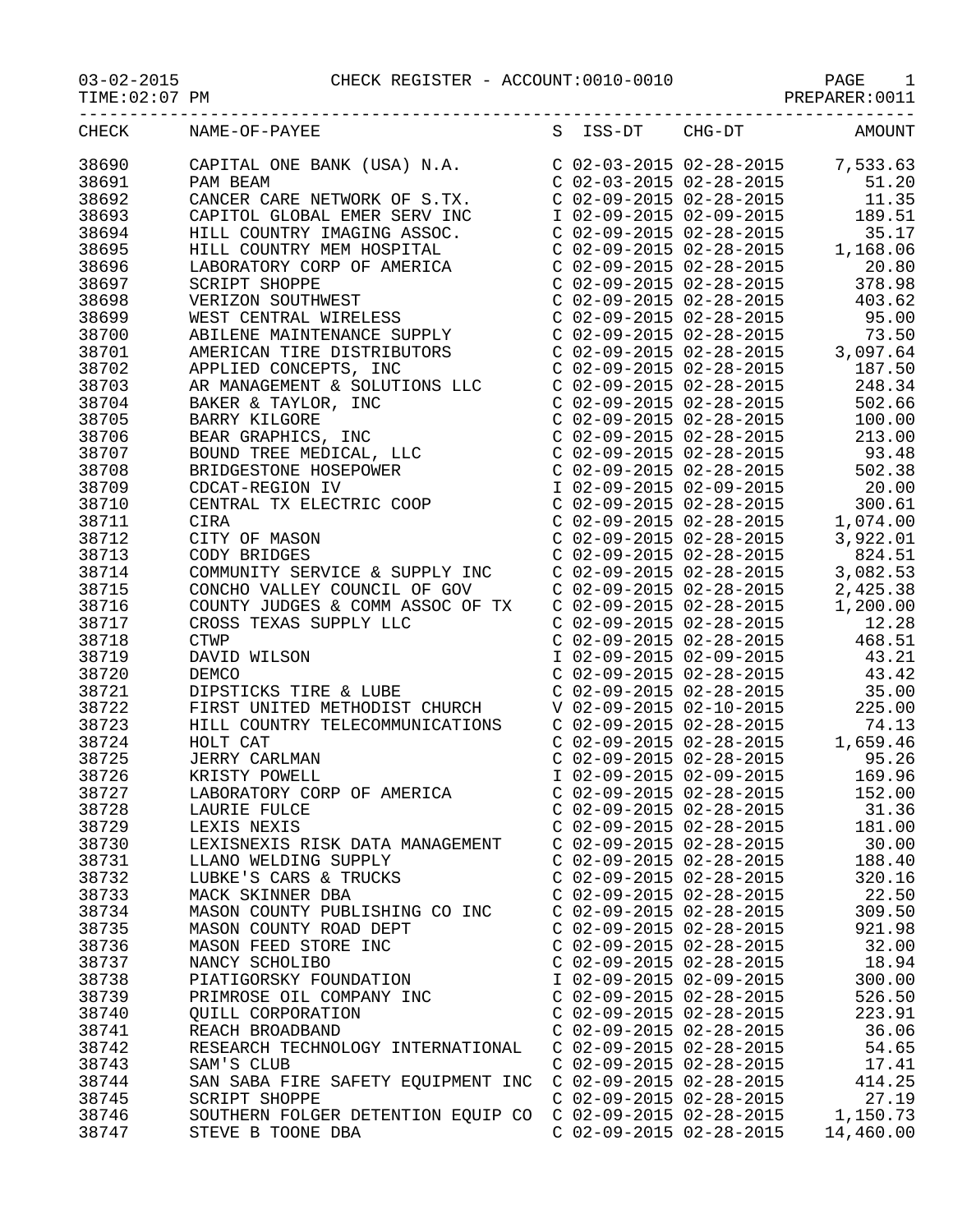-----------------------------------------------------------------------------------

| $03 - 02 - 2015$ |  |  |  |  |  |  |
|------------------|--|--|--|--|--|--|
|------------------|--|--|--|--|--|--|

PAGE 2<br>PREPARER:0011

| CHECK | NAME-OF-PAYEE<br>STROEHER & SON, INC.<br>STROEHER & SON, INC.<br>TEXAS ASSN OF COUNTIES<br>TEE COMMERCIAL BANK<br>VERIZON SOUTHWEST<br>VERIZON SOUTHWEST<br>VERIZON SOUTHWEST<br>WALMART COMMUNITY/GEMB<br>WATSON AUTO PARTS INC<br>WEBER CHEVRON<br>WEST CENTRAL W | S ISS-DT                  | $CHG-DT$                                                                         | AMOUNT                                                                                                                                                                                |
|-------|---------------------------------------------------------------------------------------------------------------------------------------------------------------------------------------------------------------------------------------------------------------------|---------------------------|----------------------------------------------------------------------------------|---------------------------------------------------------------------------------------------------------------------------------------------------------------------------------------|
| 38748 |                                                                                                                                                                                                                                                                     |                           |                                                                                  | $C$ 02-09-2015 02-28-2015 10,305.90                                                                                                                                                   |
| 38749 |                                                                                                                                                                                                                                                                     |                           | C 02-09-2015 02-28-2015                                                          | 182.27                                                                                                                                                                                |
| 38750 |                                                                                                                                                                                                                                                                     |                           | $C$ 02-09-2015 02-28-2015                                                        | 550.00                                                                                                                                                                                |
| 38751 |                                                                                                                                                                                                                                                                     |                           |                                                                                  |                                                                                                                                                                                       |
| 38752 |                                                                                                                                                                                                                                                                     |                           |                                                                                  | $\left( \begin{array}{ccc} C & 02-09-2015 & 02-28-2015 & 75.00 \\ C & 02-09-2015 & 02-28-2015 & 195.04 \\ C & 02-09-2015 & 02-28-2015 & 419.27 \end{array} \right)$                   |
| 38753 |                                                                                                                                                                                                                                                                     |                           |                                                                                  |                                                                                                                                                                                       |
| 38754 |                                                                                                                                                                                                                                                                     |                           |                                                                                  | C 02-09-2015 02-28-2015 179.87                                                                                                                                                        |
| 38755 |                                                                                                                                                                                                                                                                     |                           |                                                                                  |                                                                                                                                                                                       |
|       |                                                                                                                                                                                                                                                                     |                           |                                                                                  |                                                                                                                                                                                       |
| 38756 |                                                                                                                                                                                                                                                                     |                           |                                                                                  | C 02-09-2015 02-28-2015<br>C 02-09-2015 02-28-2015 1,184.37<br>C 02-09-2015 02-28-2015 1,020.80<br>C 02-09-2015 02-28-2015 1,020.80                                                   |
| 38757 |                                                                                                                                                                                                                                                                     |                           |                                                                                  |                                                                                                                                                                                       |
| 38758 |                                                                                                                                                                                                                                                                     |                           |                                                                                  |                                                                                                                                                                                       |
| 38759 |                                                                                                                                                                                                                                                                     |                           | $C$ 02-09-2015 02-28-2015                                                        | 69.42                                                                                                                                                                                 |
| 38760 |                                                                                                                                                                                                                                                                     |                           |                                                                                  | $C$ 02-09-2015 02-28-2015 1,858.45                                                                                                                                                    |
| 38761 |                                                                                                                                                                                                                                                                     | V 02-10-2015 02-10-2015   |                                                                                  | 100.00                                                                                                                                                                                |
| 38762 | FIRST UNITED METHODIST CHURCH<br>FIRST UNITED METHODIST CHURCH<br>MENARD COUNTY                                                                                                                                                                                     |                           | I 02-10-2015 02-10-2015<br>C 02-10-2015 02-28-2015<br>C 02-11-2015 02-28-2015 79 | 50.00                                                                                                                                                                                 |
| 38763 |                                                                                                                                                                                                                                                                     |                           |                                                                                  | 175.00                                                                                                                                                                                |
| 38764 |                                                                                                                                                                                                                                                                     |                           |                                                                                  | 79,791.57                                                                                                                                                                             |
| 38765 | PAYROLL CLEARING ACCOUNT<br>TINA C YOUNG                                                                                                                                                                                                                            | $C$ 02-12-2015 02-28-2015 |                                                                                  | 91,003.55                                                                                                                                                                             |
| 38766 | TINA C YOUNG                                                                                                                                                                                                                                                        | $C$ 02-12-2015 02-28-2015 |                                                                                  | 336.00                                                                                                                                                                                |
| 38767 | MASON COUNTY TITLE COMPANY                                                                                                                                                                                                                                          | I 02-13-2015 02-13-2015   |                                                                                  | 4.00                                                                                                                                                                                  |
| 38768 | LEXIS NEXIS                                                                                                                                                                                                                                                         |                           | $C$ 02-17-2015 02-28-2015                                                        | 104.00                                                                                                                                                                                |
| 38769 | LOCAL GOVERNMENT SOLUTIONS LP<br>PERRY B SIMS                                                                                                                                                                                                                       |                           |                                                                                  |                                                                                                                                                                                       |
| 38770 | PERRY B SIMS                                                                                                                                                                                                                                                        |                           |                                                                                  | $\begin{array}{cccccc} \text{C} & 02-17-2015 & 02-28-2015 & & 104.00 \\ \text{C} & 02-17-2015 & 02-28-2015 & & 1,114.00 \\ \text{I} & 02-17-2015 & 02-17-2015 & & 605.74 \end{array}$ |
| 38771 | ------ - - -<br>OLD YELLER /ROSEMARY DAVIS<br>JERRY BEARDEN                                                                                                                                                                                                         |                           |                                                                                  | $C$ 02-18-2015 02-28-2015 1,000.00                                                                                                                                                    |
| 38772 |                                                                                                                                                                                                                                                                     |                           | $C$ 02-20-2015 02-28-2015                                                        | 123.20                                                                                                                                                                                |
| 38773 |                                                                                                                                                                                                                                                                     |                           |                                                                                  | 353.03                                                                                                                                                                                |
| 38774 |                                                                                                                                                                                                                                                                     |                           |                                                                                  | 641.03                                                                                                                                                                                |
| 38775 |                                                                                                                                                                                                                                                                     |                           |                                                                                  | 1,066.36                                                                                                                                                                              |
| 38776 | 02-28-2015<br>72 DEGREES AIR CONDITIONING HEATING C 02-23-2015 02-28-2015<br>AMERICAN TIRE DISTRIBUTORS<br>AMERICAN TIRE DISTRIBUTORS<br>AQUA BEVERAGE CO/OZARKA<br>AQUA BEVERAGE CO/OZARKA<br>AR MANAGEMENT & SOLUTIONS LLC<br>I 02-23-2015                        |                           | $C$ 02-23-2015 02-28-2015                                                        | 81.50                                                                                                                                                                                 |
| 38777 |                                                                                                                                                                                                                                                                     |                           |                                                                                  | 638.89                                                                                                                                                                                |
| 38778 |                                                                                                                                                                                                                                                                     |                           |                                                                                  | 15,923.00                                                                                                                                                                             |
| 38779 |                                                                                                                                                                                                                                                                     |                           |                                                                                  | 266.98                                                                                                                                                                                |
| 38780 |                                                                                                                                                                                                                                                                     |                           |                                                                                  | 658.50                                                                                                                                                                                |
| 38781 |                                                                                                                                                                                                                                                                     |                           |                                                                                  | $C$ 02-23-2015 02-28-2015 1,550.00                                                                                                                                                    |
| 38782 |                                                                                                                                                                                                                                                                     |                           | $C$ 02-23-2015 02-28-2015                                                        | 24.00                                                                                                                                                                                 |
| 38783 | DELL MARKETING, L.P.<br>DEMCO<br>DOLLAR CENTERAL                                                                                                                                                                                                                    |                           |                                                                                  |                                                                                                                                                                                       |
|       |                                                                                                                                                                                                                                                                     |                           | $C$ 02-23-2015 02-28-2015                                                        | 314.24                                                                                                                                                                                |
| 38784 | DEMCO<br>DOLLAR GENERAL-CHARGED SALES<br>- - ''''''''''' CONSTRICTION INC                                                                                                                                                                                           |                           | I 02-23-2015 02-23-2015<br>I 02-23-2015 02-23-2015                               | 121.35<br>$51.60$<br>$7.51.60$                                                                                                                                                        |
| 38785 |                                                                                                                                                                                                                                                                     |                           |                                                                                  |                                                                                                                                                                                       |
| 38786 | E.D. WALTON CONSTRUCTION INC                                                                                                                                                                                                                                        | $C$ 02-23-2015 02-28-2015 |                                                                                  |                                                                                                                                                                                       |
| 38787 | HARRIS COUNTY CONFERENCE 2015                                                                                                                                                                                                                                       | I 02-23-2015 02-23-2015   |                                                                                  | 338.00                                                                                                                                                                                |
| 38788 | HI-LINE                                                                                                                                                                                                                                                             | I 02-23-2015 02-23-2015   |                                                                                  | 237.50                                                                                                                                                                                |
| 38789 | INTERSTATE BATTERY SYSTEMS METRO-AU C 02-23-2015 02-28-2015                                                                                                                                                                                                         |                           |                                                                                  | 539.40                                                                                                                                                                                |
| 38790 | JOHNSON'S PEST CONTROL                                                                                                                                                                                                                                              | C 02-23-2015 02-28-2015   |                                                                                  | 215.00                                                                                                                                                                                |
| 38791 | LEXIS NEXIS                                                                                                                                                                                                                                                         | I 02-23-2015 02-23-2015   |                                                                                  | 181.00                                                                                                                                                                                |
| 38792 | LUCIO MORA                                                                                                                                                                                                                                                          | I 02-23-2015 02-23-2015   |                                                                                  | 1,275.00                                                                                                                                                                              |
| 38793 | MAG DRILLING INC DBA                                                                                                                                                                                                                                                | $C$ 02-23-2015 02-28-2015 |                                                                                  | 520.00                                                                                                                                                                                |
| 38794 | MARTHA KOTHMANN                                                                                                                                                                                                                                                     | I 02-23-2015 02-23-2015   |                                                                                  | 174.66                                                                                                                                                                                |
| 38795 | <b>MASON BANK</b>                                                                                                                                                                                                                                                   | I 02-23-2015 02-23-2015   |                                                                                  | 114,581.65                                                                                                                                                                            |
| 38796 | MASON BUILDING SUPPLY & RENTAL INC                                                                                                                                                                                                                                  | I 02-23-2015 02-23-2015   |                                                                                  | 85.27                                                                                                                                                                                 |
| 38797 | MASON SHORT STOP                                                                                                                                                                                                                                                    | $C$ 02-23-2015 02-28-2015 |                                                                                  | 81.57                                                                                                                                                                                 |
| 38798 | MCCREARY VESELKA BRAGG & ALLEN                                                                                                                                                                                                                                      | I 02-23-2015 02-23-2015   |                                                                                  | 2,237.07                                                                                                                                                                              |
| 38799 | NANCY SCHOLIBO                                                                                                                                                                                                                                                      | I 02-23-2015 02-23-2015   |                                                                                  | 10.83                                                                                                                                                                                 |
| 38800 | NUWAY INC                                                                                                                                                                                                                                                           | $C$ 02-23-2015 02-28-2015 |                                                                                  | 32.65                                                                                                                                                                                 |
| 38801 | PARTS PLUS                                                                                                                                                                                                                                                          | I 02-23-2015 02-23-2015   |                                                                                  | 36.00                                                                                                                                                                                 |
| 38802 | QUILL CORPORATION                                                                                                                                                                                                                                                   | I 02-23-2015 02-23-2015   |                                                                                  | 500.40                                                                                                                                                                                |
| 38803 | RED DOOR BED AND BREAKFAST                                                                                                                                                                                                                                          | I 02-23-2015 02-23-2015   |                                                                                  | 70.00                                                                                                                                                                                 |
| 38804 | RESERVE ACCOUNT                                                                                                                                                                                                                                                     | I 02-23-2015 02-23-2015   |                                                                                  | 1,000.00                                                                                                                                                                              |
| 38805 | ROMCO EQUIPMENT CO                                                                                                                                                                                                                                                  | I 02-23-2015 02-23-2015   |                                                                                  | 1,019.46                                                                                                                                                                              |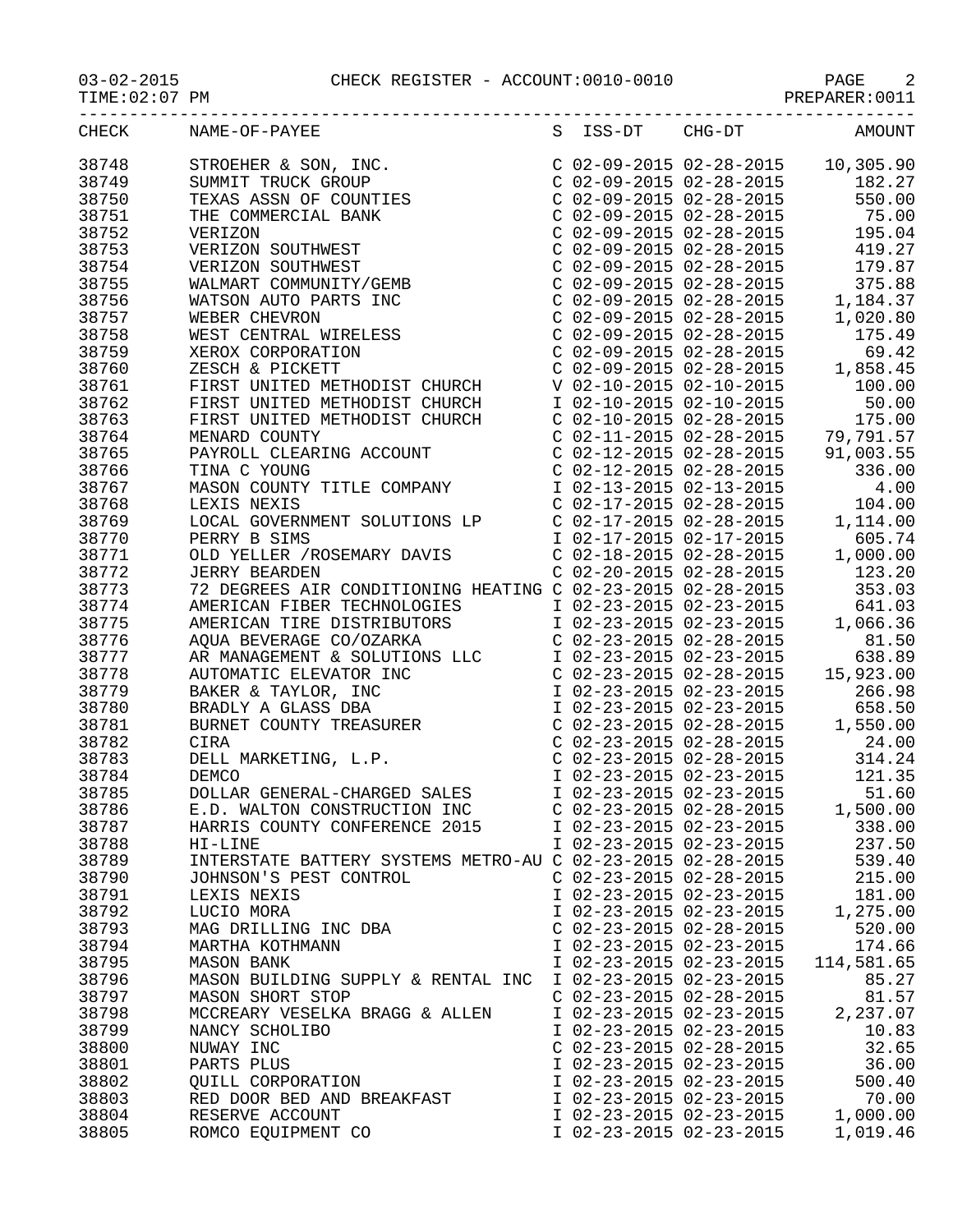03-02-2015 CHECK REGISTER - ACCOUNT:0010-0010 PAGE 3

| TIME:02:07 PM | PREPARER: 0011 |
|---------------|----------------|
|---------------|----------------|

| CHECK | NAME-OF-PAYEE                         | S | ISS-DT                    | CHG-DT                    | AMOUNT     |
|-------|---------------------------------------|---|---------------------------|---------------------------|------------|
| 38806 | SAN ANTONIO BRAKE & CLUTCH SERVICE    |   |                           | $C$ 02-23-2015 02-28-2015 | 184.75     |
| 38807 | SHELL FLEET PLUS                      |   | I 02-23-2015 02-23-2015   |                           | 25.09      |
| 38808 | SPECTRA ASSOCIATES, INC               |   | I 02-23-2015 02-23-2015   |                           | 205.95     |
| 38809 | SUMMIT TRUCK GROUP                    |   | I 02-23-2015 02-23-2015   |                           | 21.75      |
| 38810 | TX STATE UNIVERSITY/SAN MARCOS        |   | I 02-23-2015 02-23-2015   |                           | 150.00     |
| 38811 | UNITED RENTALS (NORTH AMERICA)<br>INC |   |                           | I 02-23-2015 02-23-2015   | 4,028.40   |
| 38812 | VERIZON SOUTHWEST                     |   | I 02-23-2015 02-23-2015   |                           | 377.81     |
| 38813 | WARREN CAT                            |   | I 02-23-2015 02-23-2015   |                           | 42.05      |
| 38814 | XEROX BUSINESS SERVICES LLC           |   | I 02-23-2015 02-23-2015   |                           | 149.11     |
| 38815 | ZESCH & PICKETT                       |   |                           | I 02-23-2015 02-23-2015   | 1,100.00   |
| 38816 | PAYROLL CLEARING ACCOUNT              |   |                           | $C$ 02-26-2015 02-28-2015 | 120,681.06 |
| 38817 | TX ASSOCIATION OF COUNTIES HEBP       |   |                           | I 02-26-2015 02-26-2015   | 3,248.52   |
| 38818 | CODY BRIDGES                          |   | $C$ 02-27-2015 02-28-2015 |                           | 1,118.27   |
|       |                                       |   |                           |                           |            |